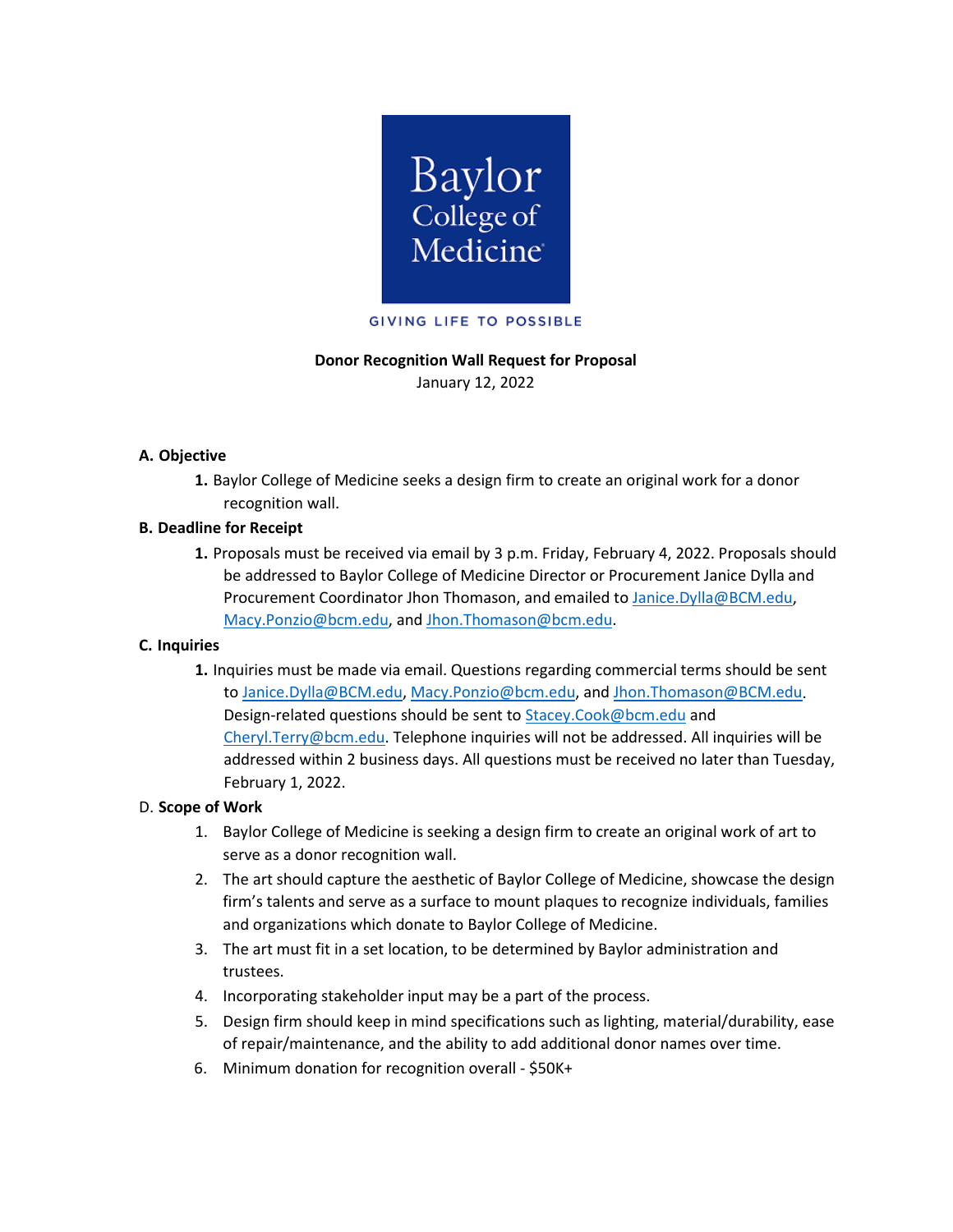Individual Recognition (naming spaces/areas)

- a \$50-\$99K Small Plaque
- b \$100K \$499K Medium Plaque
- c \$500K \$999K Large Plaque
- d \$1M+ individual metal letters

### F. **Proposal Content Requirements**

- 1. A cover letter providing a brief description of the design firm including information such as previous works, preferred medium and how to view work, along with firm's name, phone number and email address.
- 2. A brief statement of the firm's vision for the work, including information such as inspiration, process and any concepts for the work.
- 3. Exclusion or exceptions. Please note any parts of the proposal that are beyond the abilities of the design firm.
- 4. A schedule of costs including estimates for supplies, time to meet with Baylor staff and work time.
- 5. References and contact information for three organizations that can speak to the firm's work and experience.

### **G. Standards and Selection Criteria**

- **1.** Baylor College of Medicine reserves the right to cancel the award of contract any time before the execution of the contract by both parties. The responding consultants bear sole risk and responsibility for costs incurred in the preparation of the proposal.
- **2.** No Baylor board or staff member shall have a financial interest in this proposal.
- **3.** In cases of disputes over differences of opinions as to the services in the proposal, the decision of Baylor shall be final.
- **4.** Baylor College of Medicine reserves the right to ask for clarification in the proposal if the need arises, and to select a planning consultant based directly on the proposal or to negotiate further with one or more respondents.
- **5.** Baylor College of Medicine reserves the right to reject any or all responses to this RFP.
- **6.** The proposal will be evaluated by Baylor and will include the following criteria:
	- **i.** Responsiveness of the written proposal to the purpose and scope of the project.
	- **ii.** Demonstrated design firm experience and skill.
	- **iii.** Methodology and timeline for carrying out tasks in the scope of work.
	- iv. Cost to complete the process.
	- **v.** Ability to meet deadlines and operate within budget.
	- **vi.** Positive work experience and satisfactory performance record (references).
- **7.** Responses will be evaluated by the Director of Procurement who will present her recommendations to the internal customers. Interviews may also be scheduled as part of process.